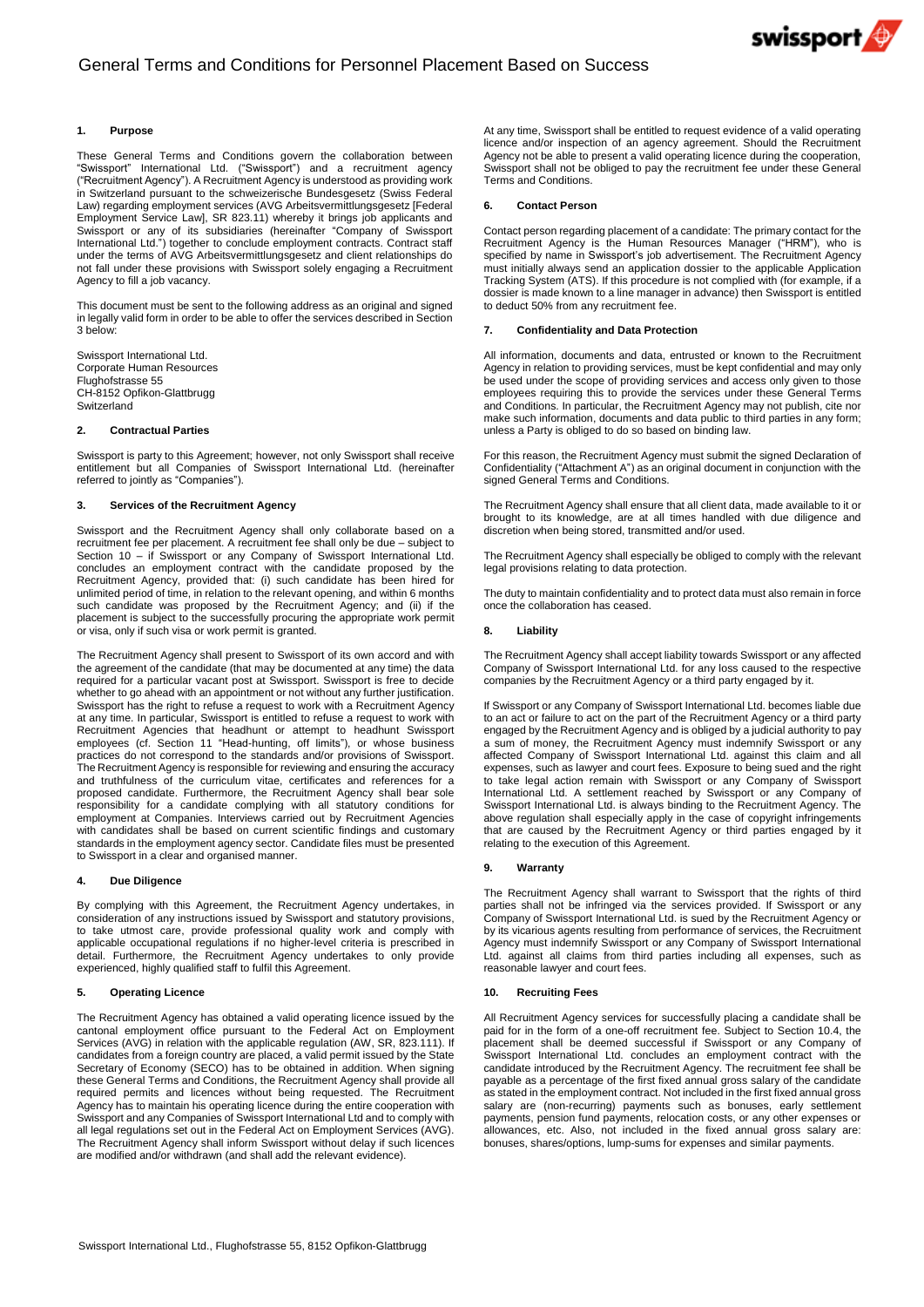

# General Terms and Conditions for Personnel Placement Based on Success

#### The following recruitment fees shall apply:

- a) The fixed annual gross salary between CHF 0 and CHF 100'000.00 recruitment fee: 15% (Max CHF15,000.00)
- b) The fixed annual gross salary above CHF 100,001.00 recruitment fee: 17% (Max CHF25,000.00)

#### 10.1 Expenses

Expenses are always included in the placement fee. If there should be a change to this on an exception basis, this must be agreed in writing in advance by the Parties (email shall suffice).

# 10.2 Exclusion of a placement fee

If a candidate's application is submitted via various Recruitment Agencies for the same position, the "first come, first served" principle shall apply. In case Swissport or any Company of Swissport International Ltd. already had profile of the candidate submitted by the Recruitment Agency, no placement fee shall be payable.

## 10.3 Payment terms

The agreed placement fee shall always be exclusive of Swiss value added tax. All other taxes, duties and fees shall be payable by the Recruitment Agency.

The placement fee shall include all staff benefits for the Recruitment Agency employee, such as employer contributions to statutory social security funds, holiday and public holiday pay, supplements for overtime, night-time and Sunday working, child benefits, payments for work absences due to illness, accident, pregnancy, childbirth, military service, etc. and may not be claimed against Swissport.

Invoices shall be produced in Swiss francs once Swissport or any Company of Swissport International Ltd. has concluded an employment contract with a candidate. Invoices shall be paid by Swissport or any Company of Swissport International Ltd. within 45 days of receipt provided it agrees with the amount invoiced by the Recruitment Agency and the latter has complied with the provisions of these General Terms and Conditions.

## 10.4 Reimbursement upon departure of a placed candidate

If the employment contract with a candidate introduced by the Recruitment Agency has been signed, but such candidate does not take up his/her position at Swissport or any Company of Swissport International Ltd. or the work relationship is terminated within the contractually stated probationary period for reasons that fall solely under the candidate's or Recruitment Agency's responsibility, but the recruitment fee has been already paid, then the Recruitment Agency must reimburse the following percentages of the recruitment fee to Swissport or any Company of Swissport International Ltd.:

- a) Candidates not taking up the position: 100% b) If the work relationship is terminated within:
	- 1st 4th week from taking up the position: 100%
	- 5th 8th week from taking up the position: 90%
	- 9th 12th week from taking up the position: 80%

A work relationship shall be deemed terminated within the probationary period under these General Terms and Conditions if the termination is declared within the probationary period or a termination agreement is signed by the Parties during the probationary period.

#### **11. Non-Solicitation Clause (Off Limits)**

Swissport and any Company of Swissport International Ltd. shall be deemed as "off-limit" after the first successful placement of the Recruitment Agency, i.e. the Recruitment Agency, including without limitation any third parties acting on his behalf, shall not be entitled to actively entice employees of Swissport or any Company of Swissport International Ltd (i.e. directly or indirectly solicit, attempt to solicit, divert, headhunt or hire away, especially via third parties).

For each single case of an infringement of this non-solicitation clause, the Recruitment Agency shall pay Swissport a contractual penalty amounting to a percentage of the annual fixed gross salary of the employee introduced by the Recruitment Agency according to the following rates:

- a) After the first placement & during these Terms and Conditions: 100%
- b) During 24 months after the last successful placement: 100%

These provisions do not affect any additional claims for compensation Swissport or any Company of Swissport International Ltd. might have. The payment of the contractual penalty does not release the Recruitment Agency from his obligation to comply with these Terms and Conditions. Any infringement of this provision shall entitle Swissport to immediately terminate these Terms and Conditions. This off-limit clause shall not be deemed as infringed if the Recruitment Agency can prove on a single case basis that he was contacted by Swissport's employees.

#### **12. Duty to provide information**

The contractual parties are obliged to exchange information in good faith relating to the Agreement.

# **13. Amendments to the Agreement**

Any amendment to this Agreement and its Attachments must be made in writing. This shall also apply to any waiver of the written form requirement

Communications must be sent by post to the address listed in Section 1.

## **14. Full agreement**

These General Terms and Conditions shall prevail over all prior agreements made by the Parties within the scope of success-based personnel placement.

#### **15. Contract hierarchy**

If any provision of this Agreement should conflict with any provision of an Attachment, the provisions of the Attachment shall prevail as more specific regulations on condition that the Attachments have been signed by both Parties.

#### **16. Attachments**

The following Attachments form an integral part of this Agreement: Attachment A: Declaration of confidentiality

#### **17. References**

The Recruitment Agency shall only give Swissport as a reference or only present information to third parties on the type of services provided for Swissport if it has received prior written consent from Swissport. Should this not be the case, the Recruitment Agency shall pay a contractual penalty for the sum of CHF 100,000.00 (one hundred thousand). Written inquiries must be sent via post to the address listed in Section 1.

Swissport is free to revoke their previously granted consent at any time with regard to the Recruitment Agency with having to provide justification.

#### **18. No Simple Partnership**

This Agreement does not constitute a simple partnership between the Parties.

#### **19. Severability Clause**

If individual provisions of this Agreement are ineffective or become ineffective due to circumstances arising subsequently or if a loophole should emerge in this Agreement, the remaining provisions shall hereby remain in force. The ineffective contractual provision should be replaced by a suitable regulation that would most closely resemble the intent of the contractual Parties if this point were known at the time.

#### **20. Assignment**

Rights and duties from this Agreement may only be assigned with the written consent of the other contractual Party.

# **21. Asset Transfer**

If this Agreement is transferred by the Recruitment Agency to a third party – due to an asset transfer pursuant to the FusG (Fusionsgesetz [Swiss Merger Act]) or for any other reason – prior written consent must be granted by Swissport. In this case, Swissport is completely free to grant consent or to refrain from doing so.

Swissport has an extraordinary right of termination in each case at the time the Agreement is transferred.

If such a transfer occurs without Swissport's written consent, the Recruitment Agency shall be liable for all damages arising with regard to Swissport, including any lost profit and replacement procedures required up to the time of the next proper termination date.

## **22. Number of Agreement Copies**

This Agreement shall be issued and signed in two original copies.

#### **23. Applicable Law**

This Agreement and any issues, claims and disputes that may arise from it or in relation to it in particular also relating to origin, validity and interpretation shall be subject to Swiss law to the exclusion of any conflict of laws and the sole place of jurisdiction is Zürich.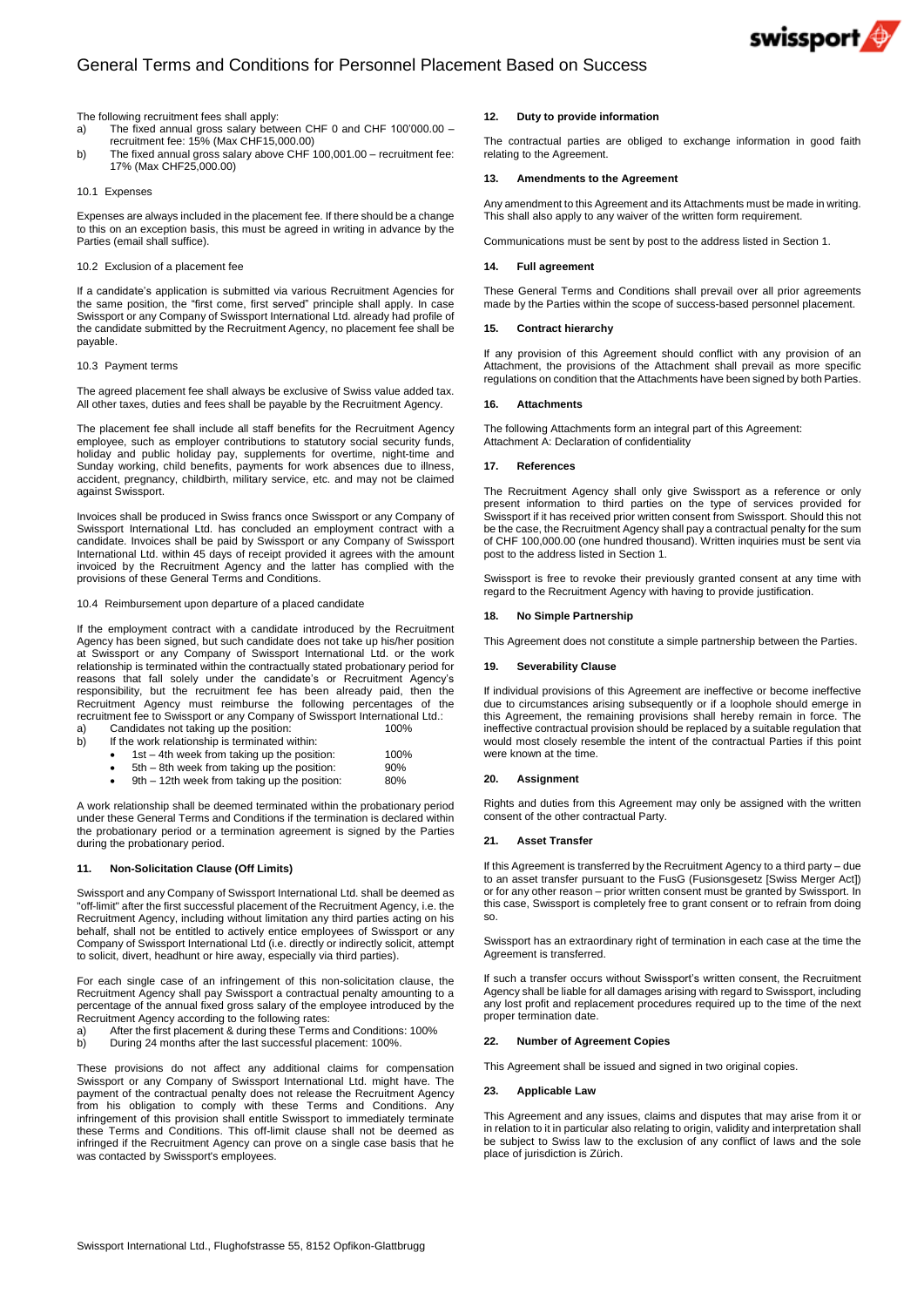

# General Terms and Conditions for Personnel Placement Based on Success

### **24. Entry into force/amendments to the General Terms and Conditions**

These General Terms and Conditions shall enter into force once both Parties have signed them. If the General Terms and Conditions conflict with provisions agreed in individual contracts, the latter shall apply subject to binding legal requirements.

If need be, existing General Terms and Conditions for the Recruitment Agency shall not be applicable irrespective of the point in time when they become appropriate.

Swissport reserves the right to modify the General Terms and Conditions. The Recruitment Agency shall be informed about this. If the Recruitment Agency does not wish to accept the amendment to the General Terms and Conditions, it must communicate this to Swissport in writing within 30 days of the amendment being notified. It shall send its objections by registered letter to the address list in Section 1.

If a written communication is not sent by the Recruitment Agency by the abovementioned deadline, then consent shall be deemed as given for the amendment of the General Terms and Conditions.

By signing these General Terms and Conditions, the Parties declare that they have fully read and accepted these and shall - for both verbal and written individual contracts - only apply these in addition to complying with the attached duty to maintain confidentiality at all times.

| Swissport International Ltd: | (Recruitment Agency / company name) |
|------------------------------|-------------------------------------|
|                              |                                     |
| (Place/date)                 | (Place/date)                        |
|                              |                                     |
| Name                         | Name                                |
|                              |                                     |
| Signature                    | Signature                           |
| Name                         | Name                                |
| Signature                    | Signature                           |

Swissport International Ltd., Flughofstrasse 55, 8152 Opfikon-Glattbrugg